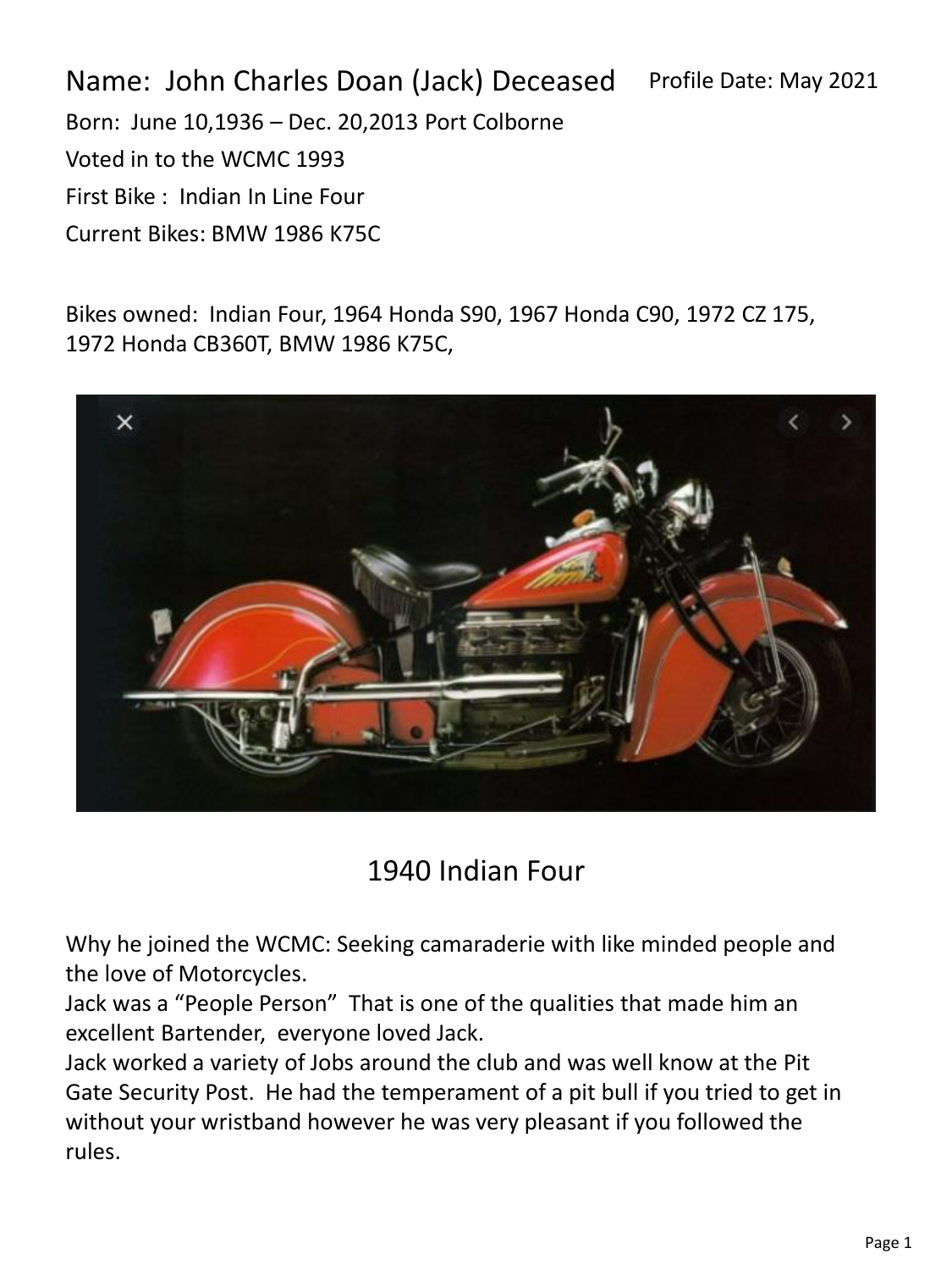

Honda CB 360 T

Jack was elected to the Canteen Steward's position ( a very prominent position in our club) and tended bar for many years. He was very good at this job and during the Scooter Weekends (that is when the Scooter Club rented the clubhouse) Jack found a different use for the Bar other than passing refreshments out. This proved to be a very popular and a legendary part of the Scooter weekend.

Jack hired on an assistant Amy and she also proved to be a real asset to the club during her time as Jack's assistant.



Jack Hard at Work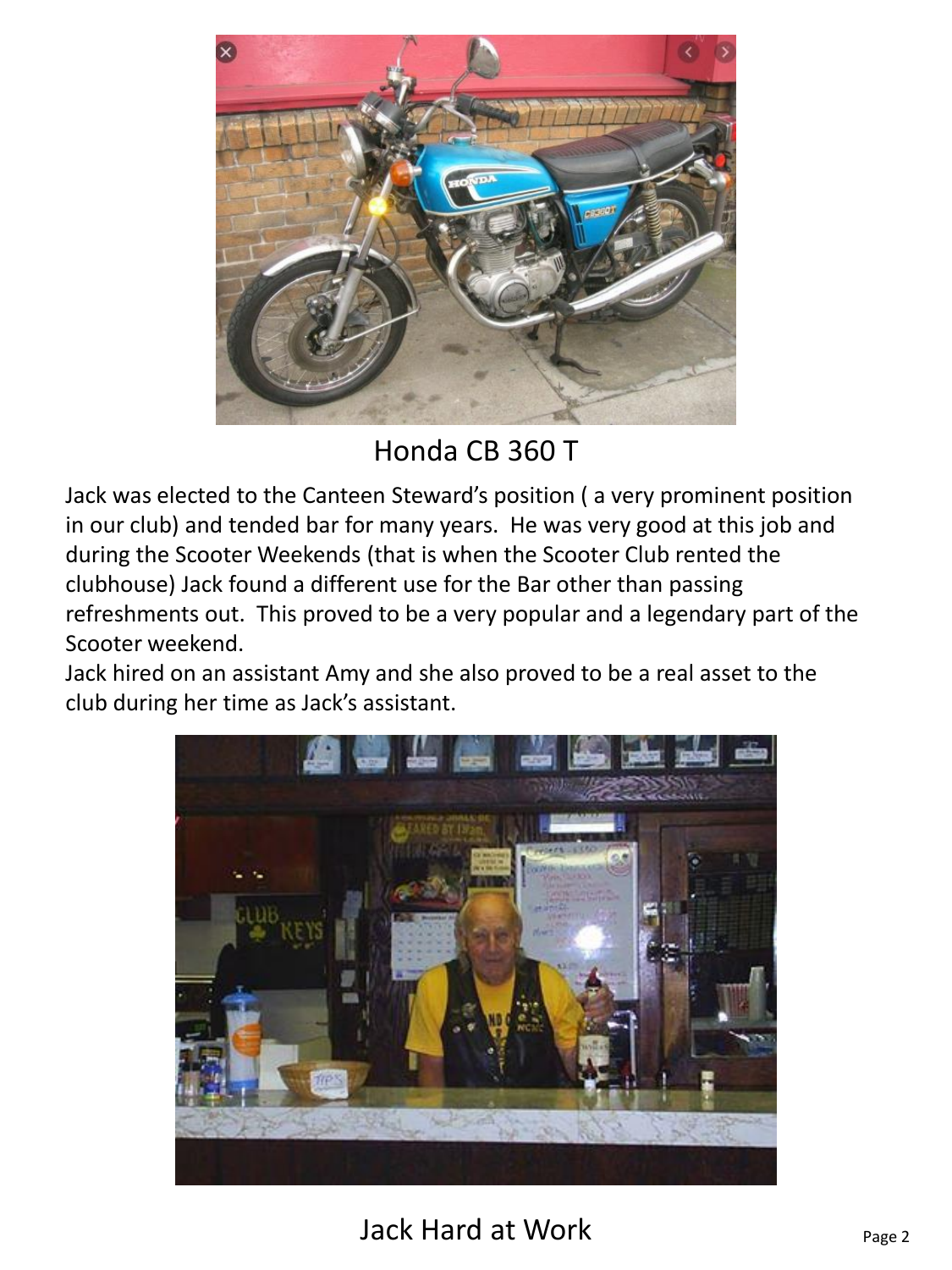

Jimmy O decided that since Jack was a Cracker Jack Bartender he should be commemorated with a Cracker Jack Box. Look close at the sailors face. Jimmy says it is Randy and Randy says it is Jack



Jack on one of his many trips.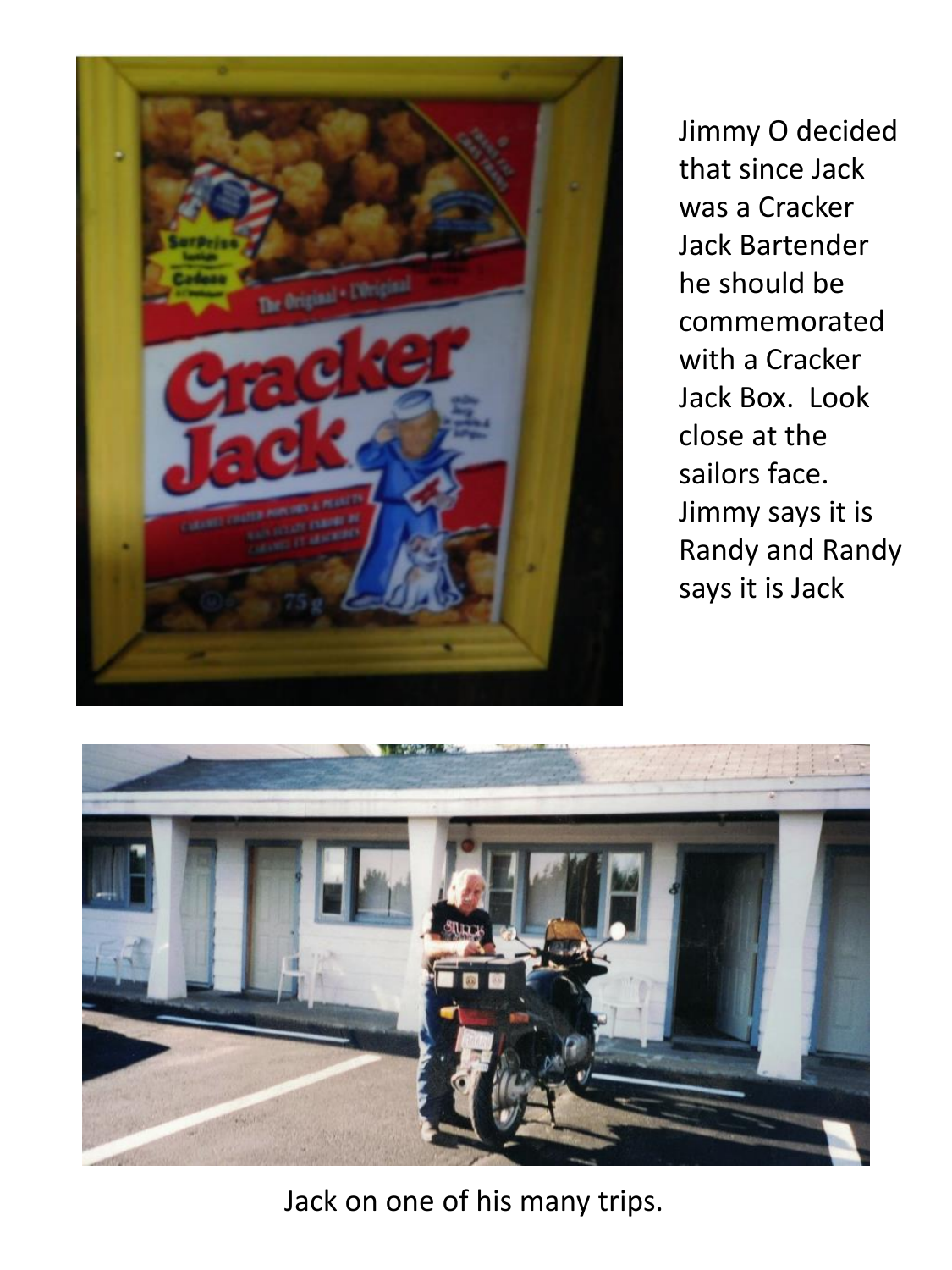Jack was a real rider. He rode his bike to Hell, Alaska, the Confederation Bridge opening in P.E.I He rode to the West Coast a couple times and really liked Osoyooys B.C. He also went to the East Coast a few times. One of the trips Jack used to like to talk about was his trip out west with Ron and Marg Putman, Archie Hardie, Gloria Lawson and Al Fair. They rode out to Cheyenne, Wyoming for the 100<sup>th</sup> Anniversary of the Western Rodeo in 1996. We were leaving early so of course we had to go out the night before and watch an exotic dancer with her live exceptionally large Boa Constrictor at Babies in Welland. The next night was the first night on the road and I (Al Fair) was trying to talk Jack into going to this Country Bar with me but he was smart and wanted to get some sleep. Long story short I went by myself and got lost trying to find my way back to Motel. I got in about 6:30 in the morning and just as I walked in Jack's alarm was going off for him to get up (second night of not much sleep for me). Jack and I were roommates and we got nicknamed Laverne and Shirley and would write that on the card when we checked in. The next day after stopping to let the Tornados settle down we continued on our journey. We were heading out I 80 at around 85 m.p.h. and Jack looked over at me and noticed my eyes were closed, just then the truck I was passing hit the rumble strip and woke me up. We pulled over and Ron got his cot out and I laid down on it in the parking lot. After a few minutes or maybe an hour the cashier from the store came out to a look at me and said she was also a nurse. She said and I quote "he don't look good, we don't got us a doctor in these parts but we got us a Vet that could take a look at him" I guess I was conscious because when I heard that I jumped up off that cot and was ready to ride for about another 20 miles and we had to pull off early that day so Al could get a good nights sleep. We mad it to Wyoming then on to Sturgis and back home. It was an awesome trip and Jack would tell that story to anyone that would listen so I thought it was appropriate to tell the story here one last time for Jack.



Jack & Al The Badlands

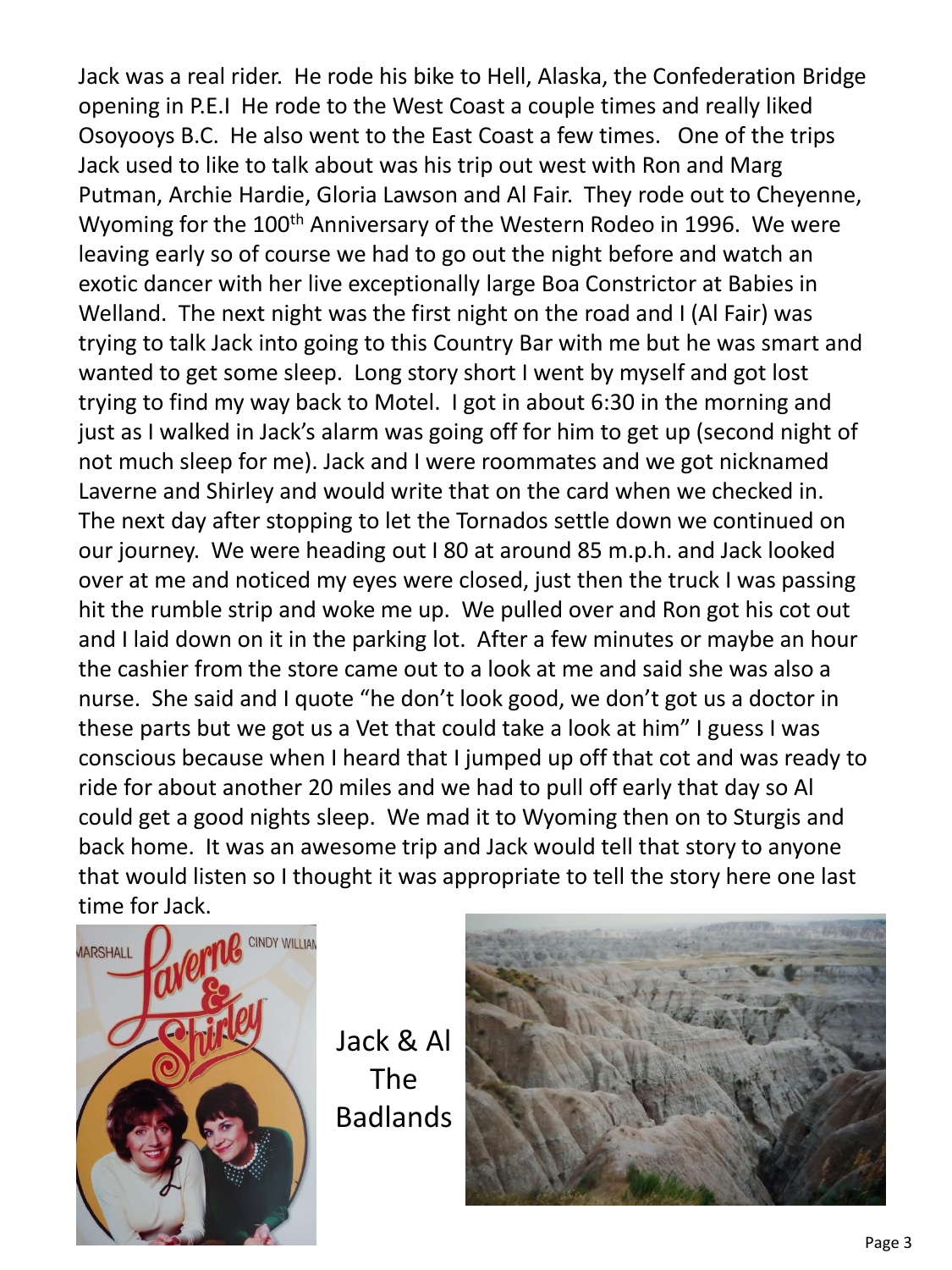Jack was always available to help out whatever the event.



Jack also liked to relax in the Campground after his shift was over. He would come back to his trailer in the wee hours of the morning and have a drink or two with whoever was left standing when he closed the bar. Jack had a heart of gold and was always there to help anyone in need.

The "Gatekeepers" picture taken at the first annual **Swap Meet at the Welland County Motorcycle Club June 1, 2002** 

Jack made such an impression on the folks that had trailers out there that a group of trailer owners decided to name the area of the campground where Jack's trailer was "Jack's Outback". He was an amazing man who left his mark on a lot of people.

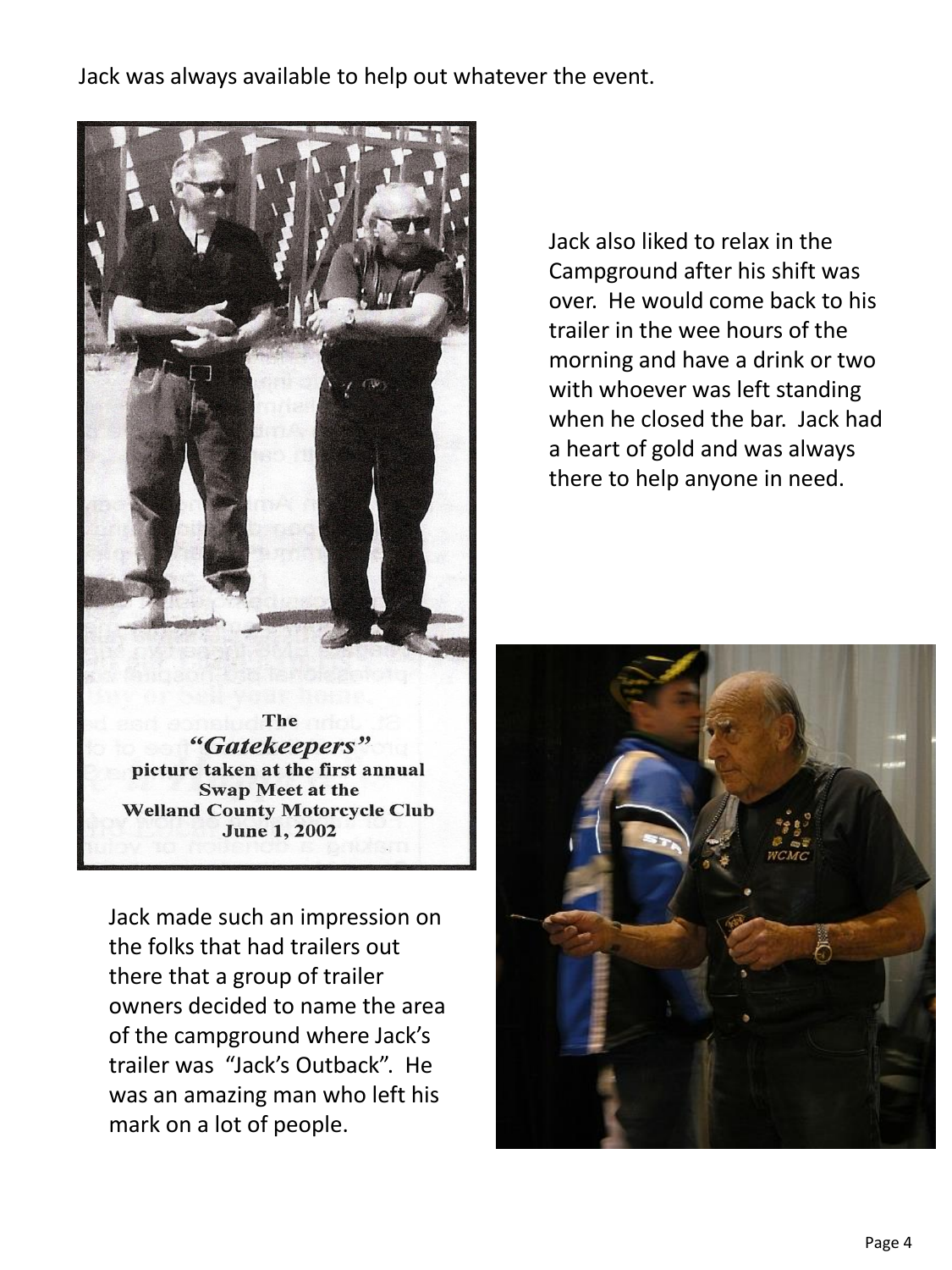

Jack in the background on one of the Fishing Trips Kaye (sidecar) the 90 year old owner of the Oasis Bar in Ohio



Jack chillin at another Fishing Trip